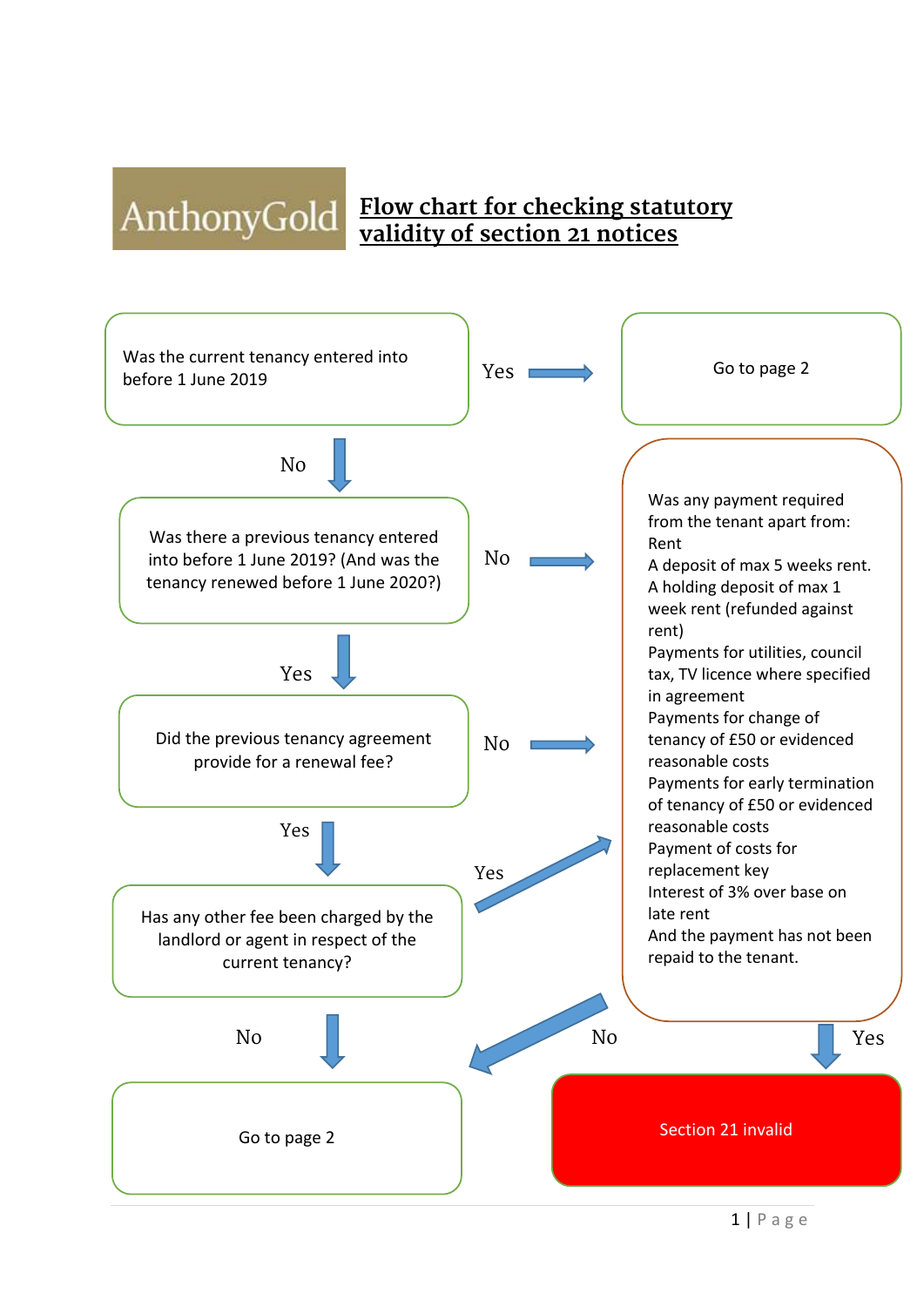

Grey Area – Gas Safety Certificates. In *Caridon Property Ltd v Monty Shooltz.*  Central London County Court. 2 February 2018, it was held that the effect of the Assured Shorthold Tenancy Notices and Prescribed Requirements (England) Regulations 2015 was that the current gas safety certificate had to be provided to the tenant prior to their occupation. A failure to do so could not be remedied by providing it later. No section 21 could be served. This was a County Court appeal judgment by HHJ Luba QC. It is therefore not binding but is persuasive.

If this the case, it is also not clear whether provision of the gas safety certificate before the commencement of any replacement/subsequent tenancy term can remedy the breach and enable a s.21 to be served in the future.

See https://nearlylegal.co.uk/2018/02/i-can-serve-gas-safety-certificate

The related case of *Trecarrell House Limited v Rouncefield* on the same issue is due to be heard by the Court of Appeal in January 2020.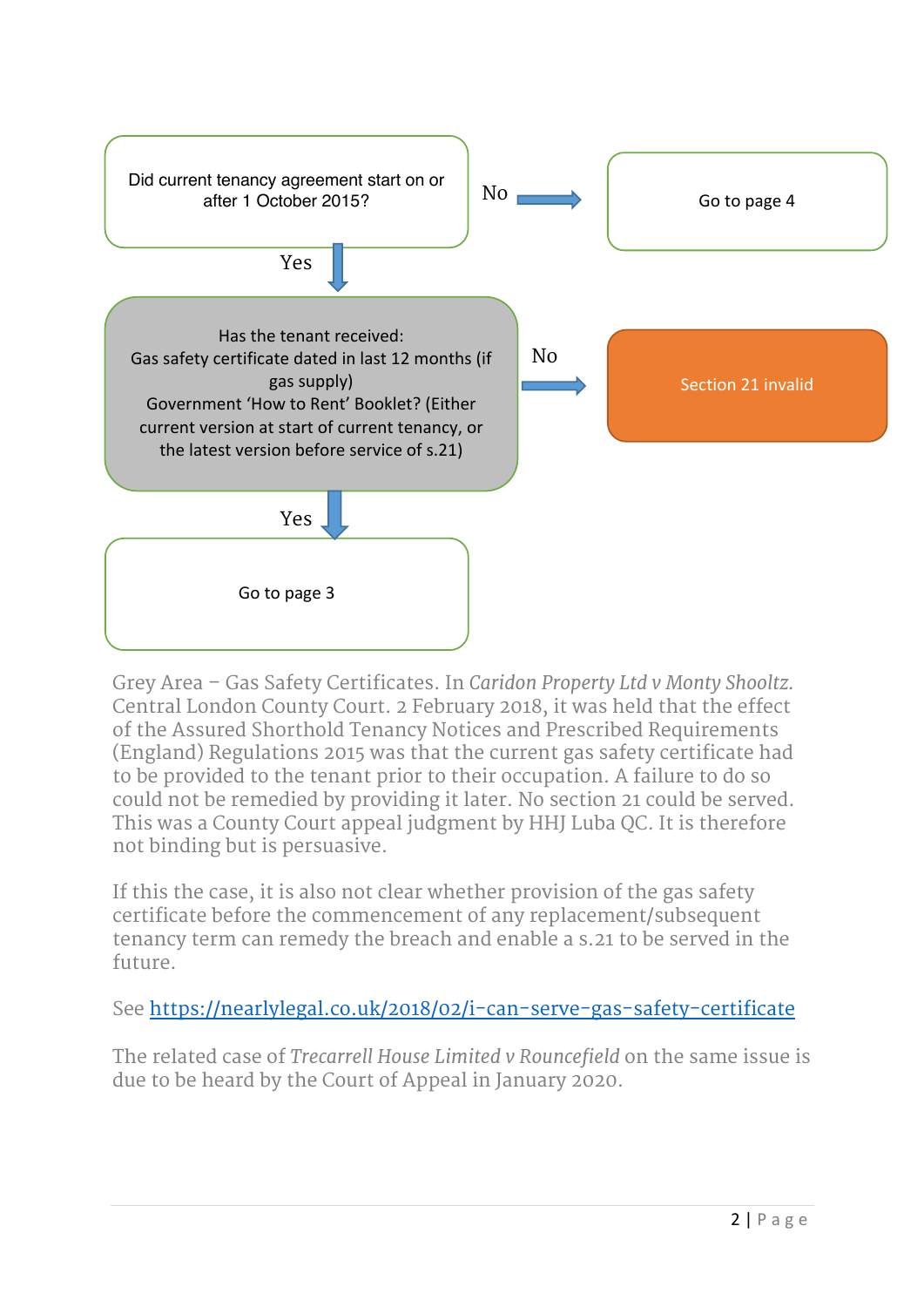

## Grey Area:

It is not clear whether Section 6 of The Energy Performance of Buildings (England and Wales) Regulations 2012 applies where the tenancy is of a room in an HMO with shared facilities. I understand that this is being tested in various cases. This box represents the general view at this point, but case law may hold that an EPC is required for the tenancy of a room in an HMO in the future. There is a county court judgment that the EPC is not required, *Home Group Ltd v Henry*. County Court at Newcastle. 21 May 2018 – see https://nearlylegal.co.uk/2019/05/troubles-with-tlas-hmos-andepcs/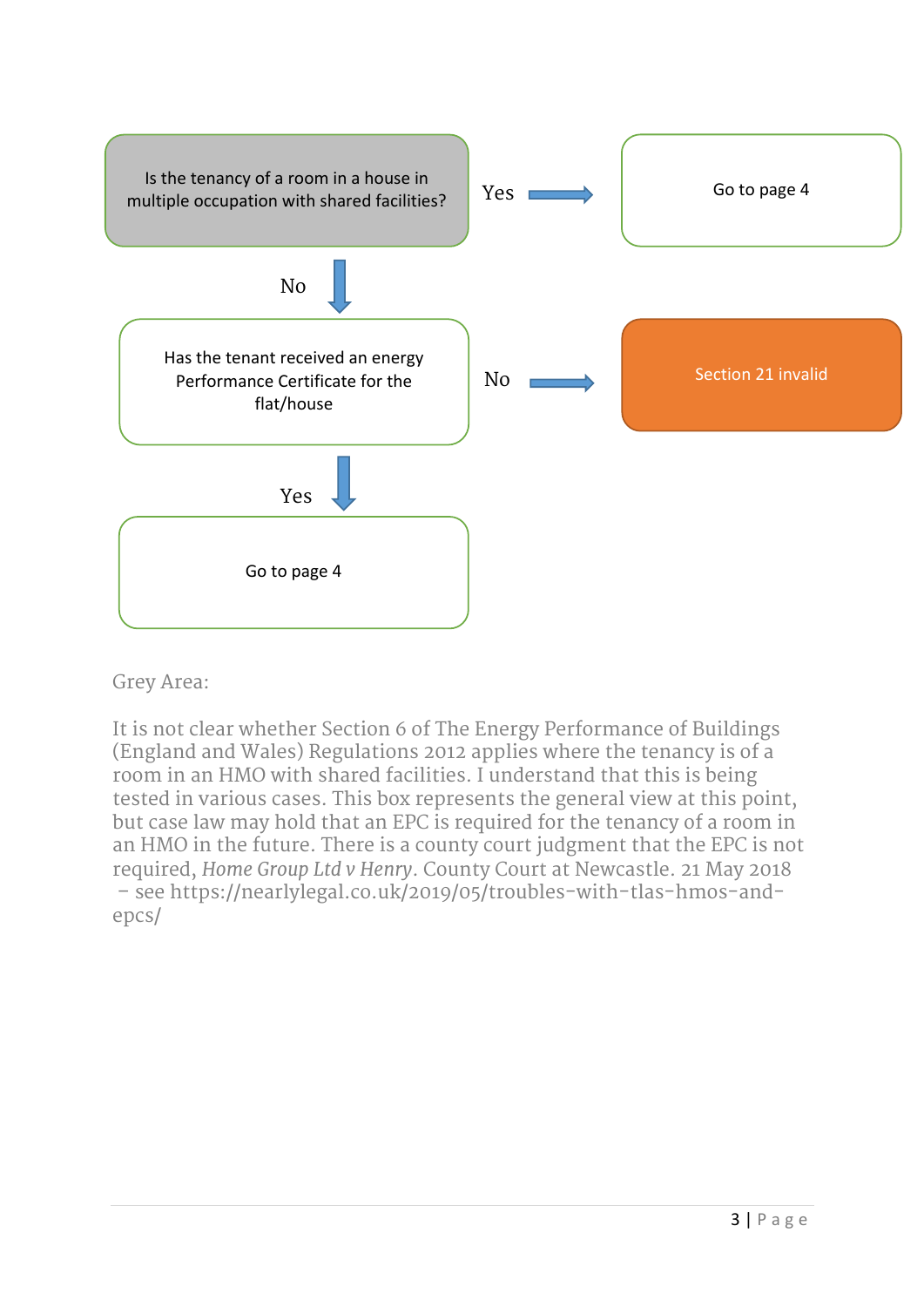

Grey area: While s.21(4)(a) notices no longer have to expire on the last day of a period of the tenancy, and  $s.21(4)(a)$  only really applies to tenancies that have been periodic from the very start (or a contractual perioidic), where the period of a tenancy is such as to require more than 2 months notice (eg quarterly, or annual), the question here is did the  $s.21(4)(a)$ notice period expire more than 4 months ago.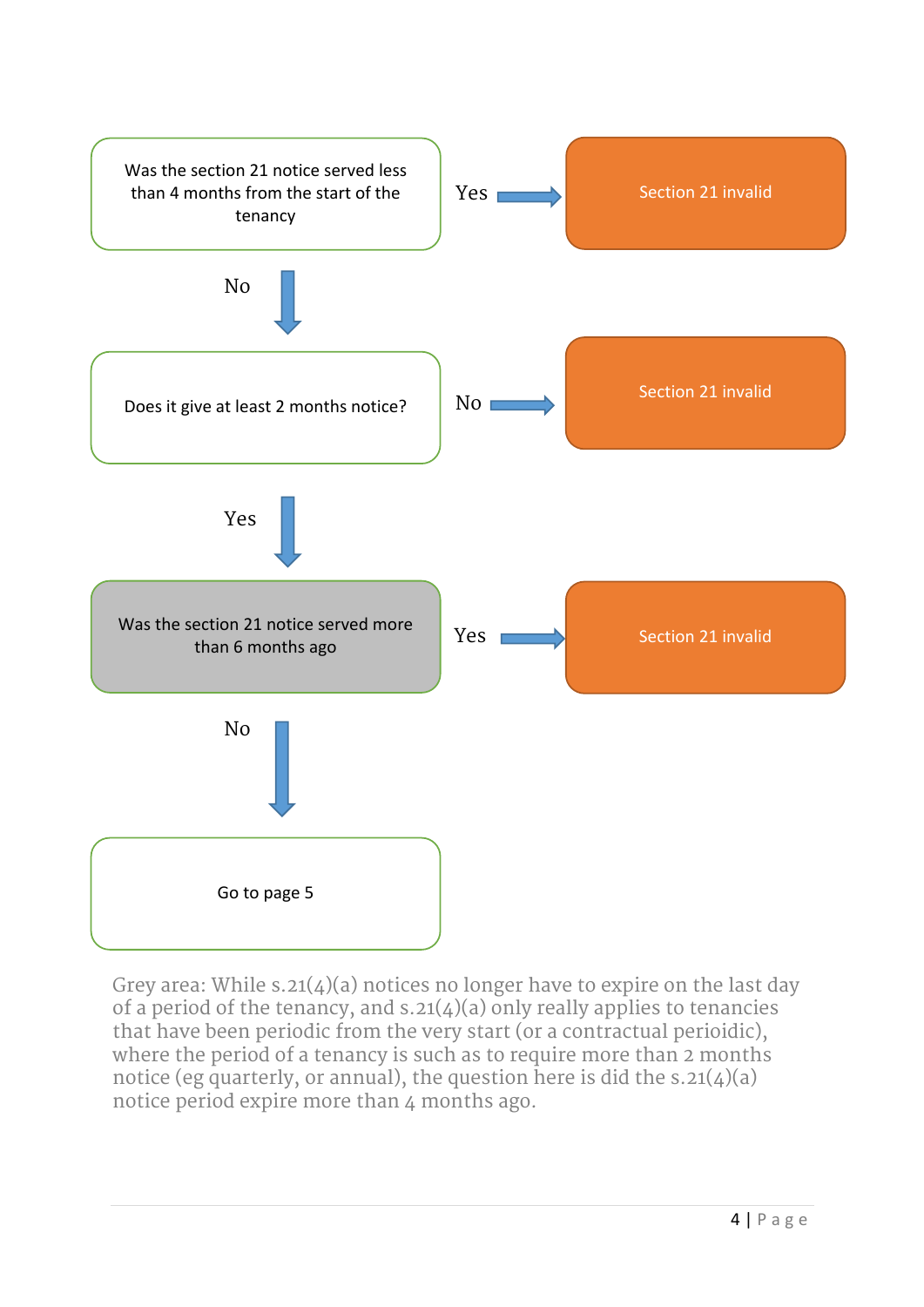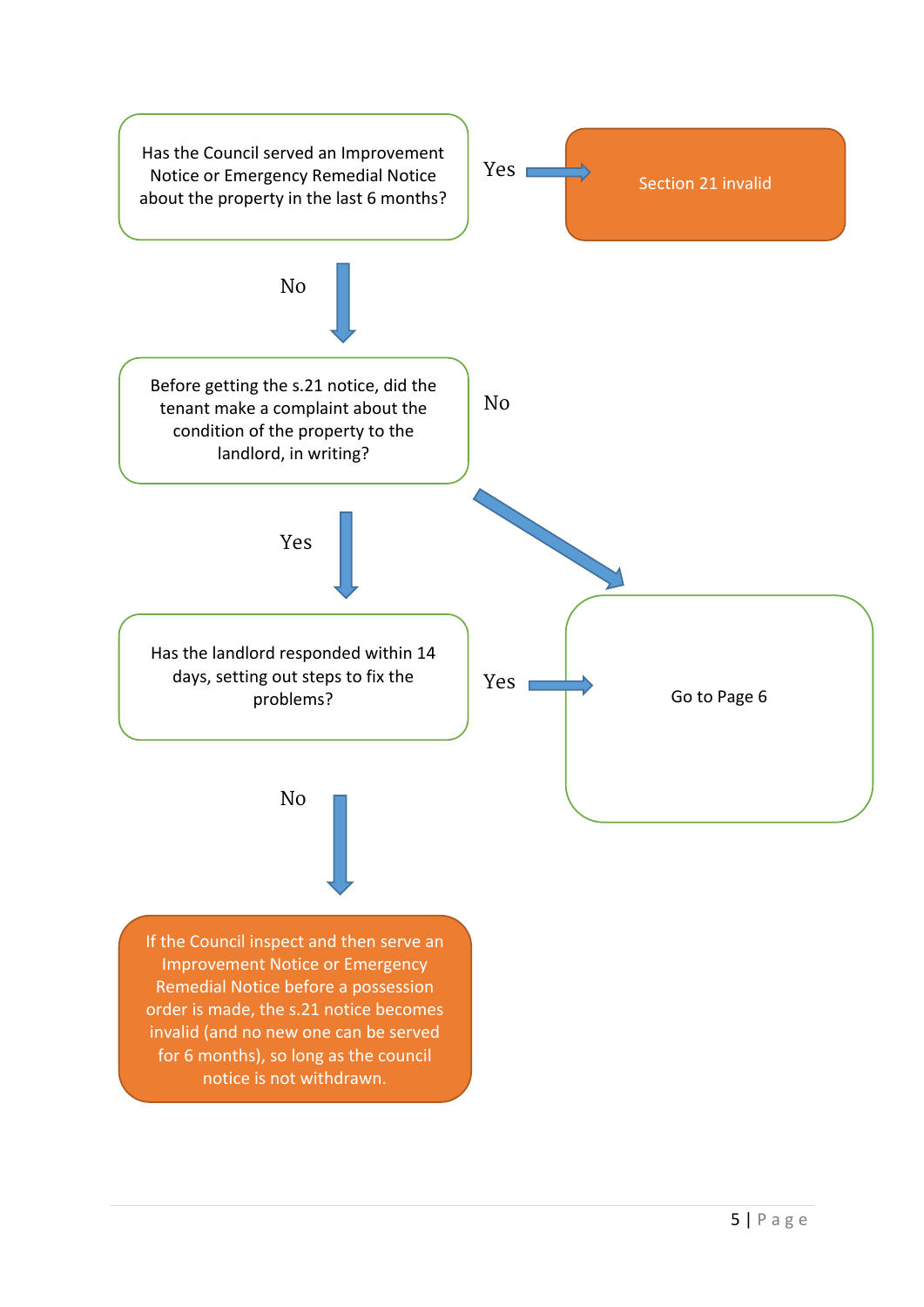

Grey area: Pre 1 October 2015 tenancies. There are different views on whether s.37 Deregulation Act 2015 made the use of Form 6A prescribed as of 1 October 2018, or whether further regulations are required. This may be an issue for case law if there are no new regulations.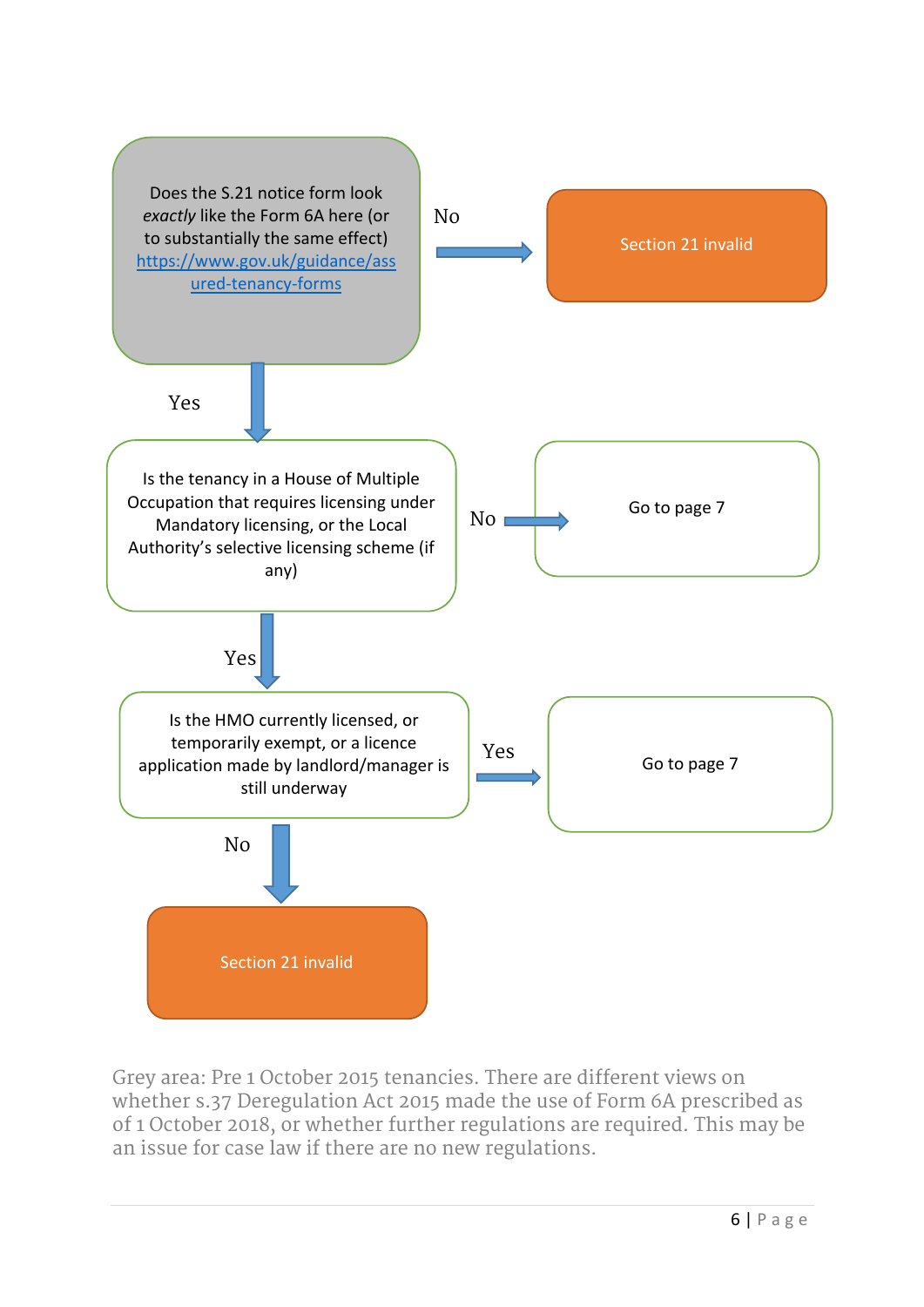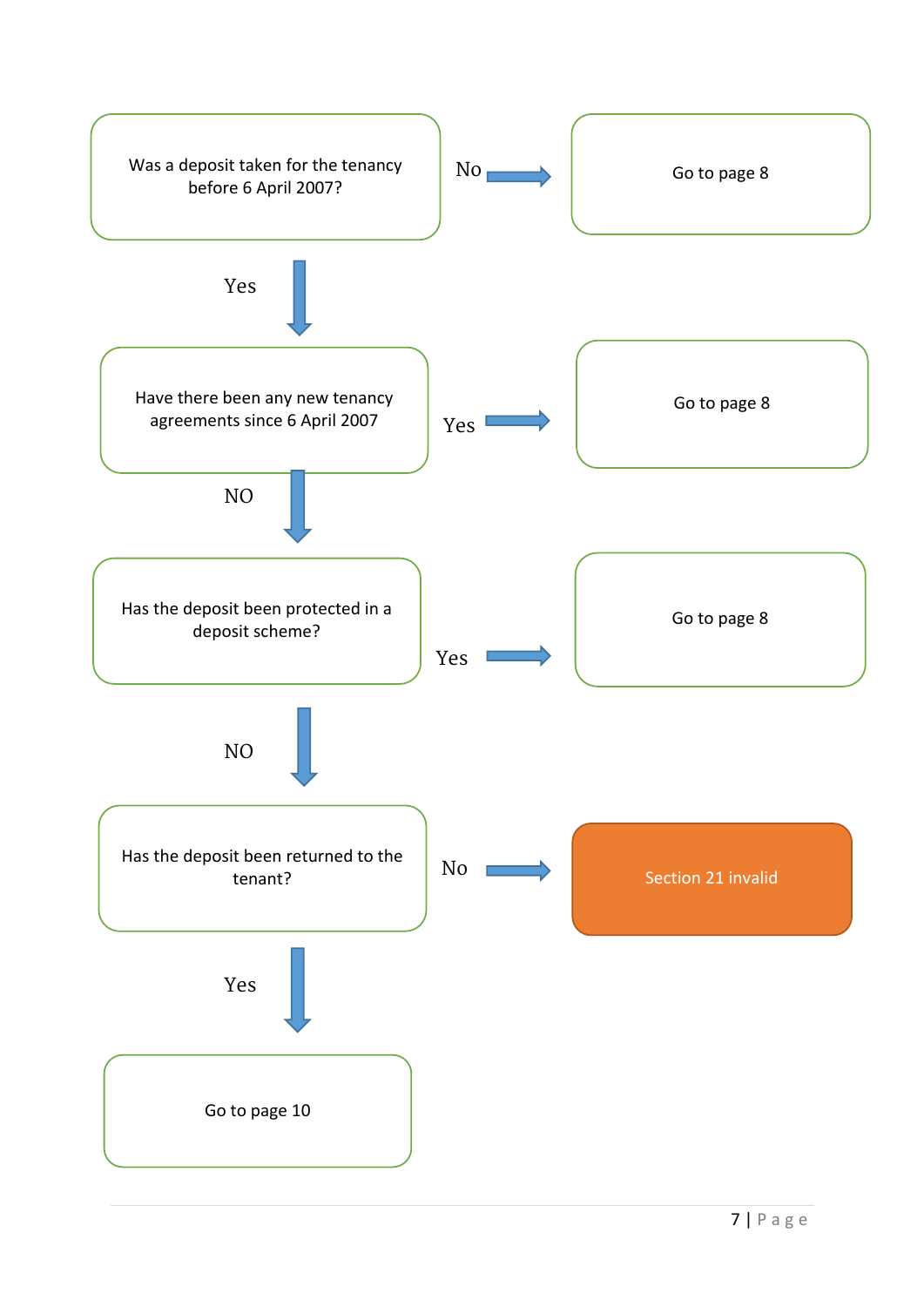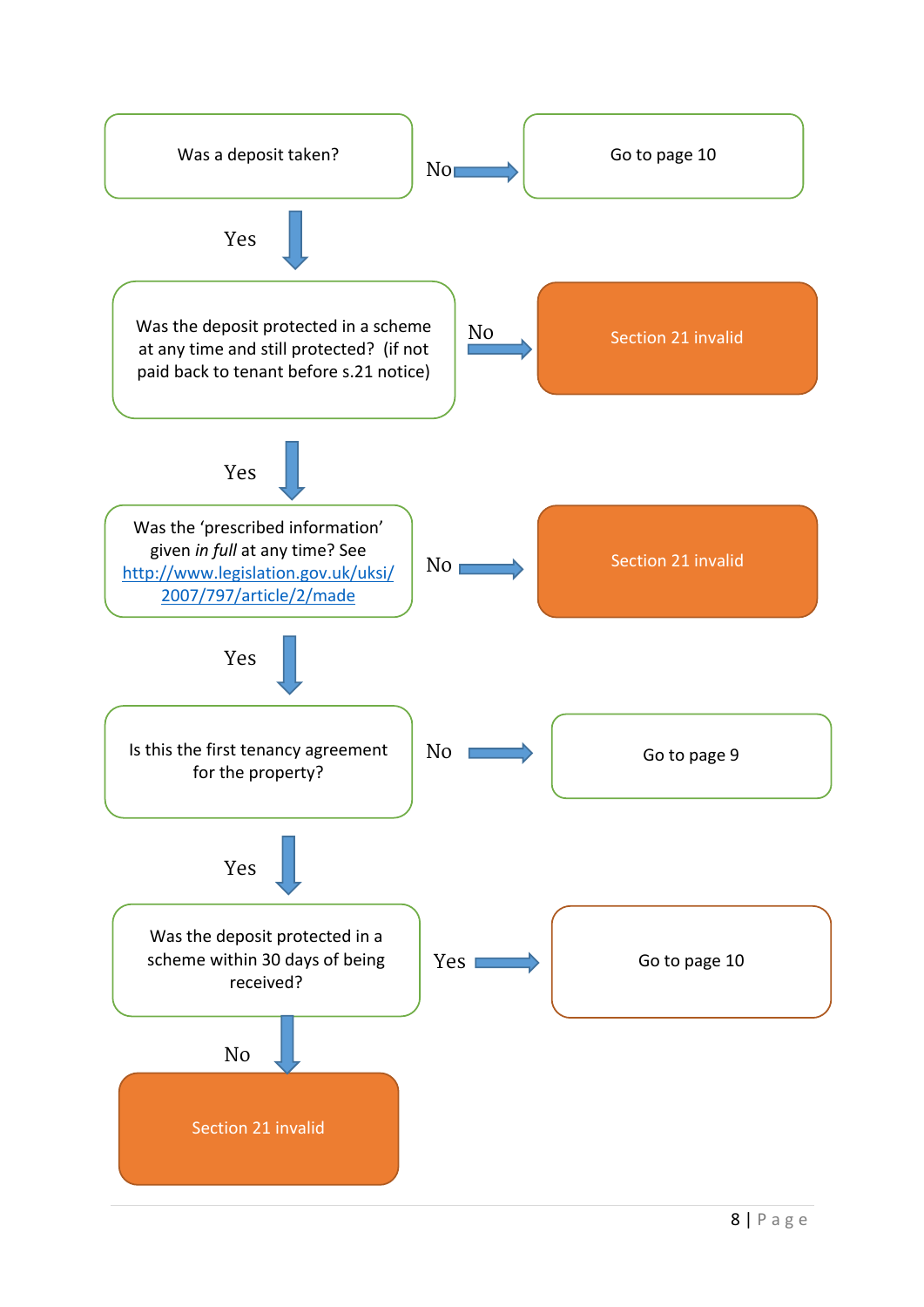

Subject to court decisions, See http://nearlylegal.co.uk/category/housinglaw-all/deposits/